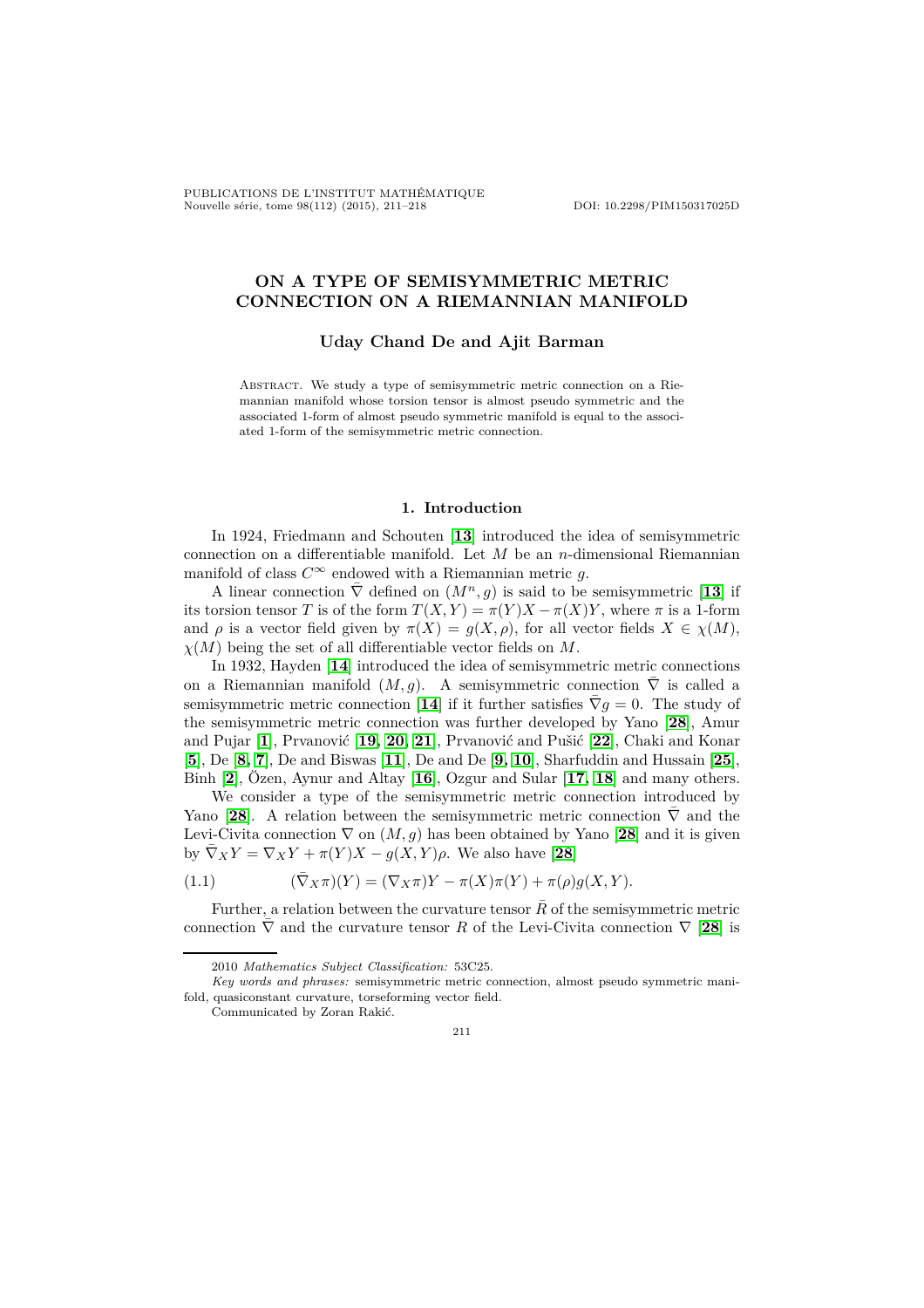given by

<span id="page-1-0"></span> $\overline{R}(X, Y)Z = R(X, Y)Z + \alpha(X, Z)Y - \alpha(Y, Z)X + g(X, Z)QY - g(Y, Z)QX,$ where  $\alpha$  is a tensor field of type  $(0,2)$  and  $Q$  is a tensor field of type  $(1,1)$  given by (1.3)  $\alpha(Y, Z) = g(QY, Z) = (\nabla_Y \pi)(Z) - \pi(Y)\pi(Z) + \frac{1}{2}\pi(\rho)g(Y, Z).$ 

<span id="page-1-1"></span>Combining  $(1.2)$  and  $(1.3)$ , we obtain

<span id="page-1-3"></span>(1.4) 
$$
\overline{R}(X,Y,Z,W) = \widetilde{R}(X,Y,Z,W) - \alpha(Y,Z)g(X,W) + \alpha(X,Z)g(Y,W) - g(Y,Z)\alpha(X,W) + g(X,Z)\alpha(Y,W),
$$

where  $\overline{R}(X, Y, Z, W) = g(\overline{R}(X, Y)Z, W)$  and  $\widetilde{R}(X, Y, Z, W) = g(R(X, Y)Z, W)$ .

In 1967, Sen and Chaki [**[24](#page-7-12)**] studied curvature restrictions of a certain kind of conformally flat Riemannian space of class one and they obtained the following expression of the covariant derivative of the curvature tensor

<span id="page-1-2"></span>(1.5) 
$$
R_{ijk,l}^h = 2\lambda_l R_{ijk}^h + \lambda_i R_{ljk}^h + \lambda_j R_{ilk}^h + \lambda_k R_{ijl}^h + \lambda^h R_{lijk},
$$

where  $R_{ijk}^h$  are the components of the curvature tensor  $R$ ,  $R_{ijkl} = g_{hl} R_{ijk}^h$ ,  $\lambda_i$  is a nonzero covariant vector and "," denotes covariant differentiation with respect to the metric tensor  $q_{ij}$ .

Later in 1987, Chaki [[4](#page-6-7)] called a manifold whose curvature tensor satisfies  $(1.5)$ , a pseudo symmetric manifold. In index free notation, this can be stated as follows: *A* nonflat Riemannian manifold  $(M, g)$ ,  $n \geq 2$  is said to be a pseudo symmetric manifold  $[4]$  $[4]$  $[4]$  if its curvature tensor  $R$  satisfies the condition

$$
(\nabla_X R)(Y,Z)W = 2A(X)R(Y,Z)W + A(Y)R(X,Z)W
$$
  
+  $A(Z)R(Y,X)W + A(W)R(Y,Z)X + g(R(Y,Z)W,X)U,$ 

where *A* is a nonzero 1-form, *U* is a vector field defined by  $A(X) = q(X, U)$ , for all *X*, and  $\nabla$  denotes the operator of covariant differentiation with respect to the metric tensor *g*. The 1-form *A* is called the associated 1-form of the manifold. If  $A = 0$ , then the manifold reduces to a symmetric manifold in the sense of Cartan [**[3](#page-6-8)**]. An *n*-dimensional pseudo symmetric manifold is denoted by  $(PS)_n$ . In this context, we can mention that the notion of weakly symmetric manifold was introduced by Tamassy and Binh [[26](#page-7-13)]. Such a manifold was denoted by  $(W S)_n$ .

In a recent paper De and Gazi [**[12](#page-7-14)**] introduced a type of nonflat Riemannian manifold  $(M^n, g)$ ,  $n \geq 2$  whose curvature tensor *R* of type (1,3) satisfies the condition

$$
(\nabla_X R)(Y,Z)W = [A(X) + B(X)]R(Y,Z)W + A(Y)R(X,Z)W
$$
  
+ A(Z)R(Y,X)W + A(W)R(Y,Z)X + g(R(Y,Z)W,X)U,

where *A*, *U* and  $\nabla$  have the meaning already mentioned and *B* is a nonzero 1-form, *V* is a vector field defined by  $B(X) = q(X, V)$ , for all X.

Such a manifold was called an almost pseudo symmetric manifold and was denoted by  $(APS)_n$ .

If  $B = A$ , then from the definitions it follows that  $(APS)_n$  reduces to a  $(PS)_n$ . In the same paper the authors constructed two nontrivial examples of  $(APS)_n$ . It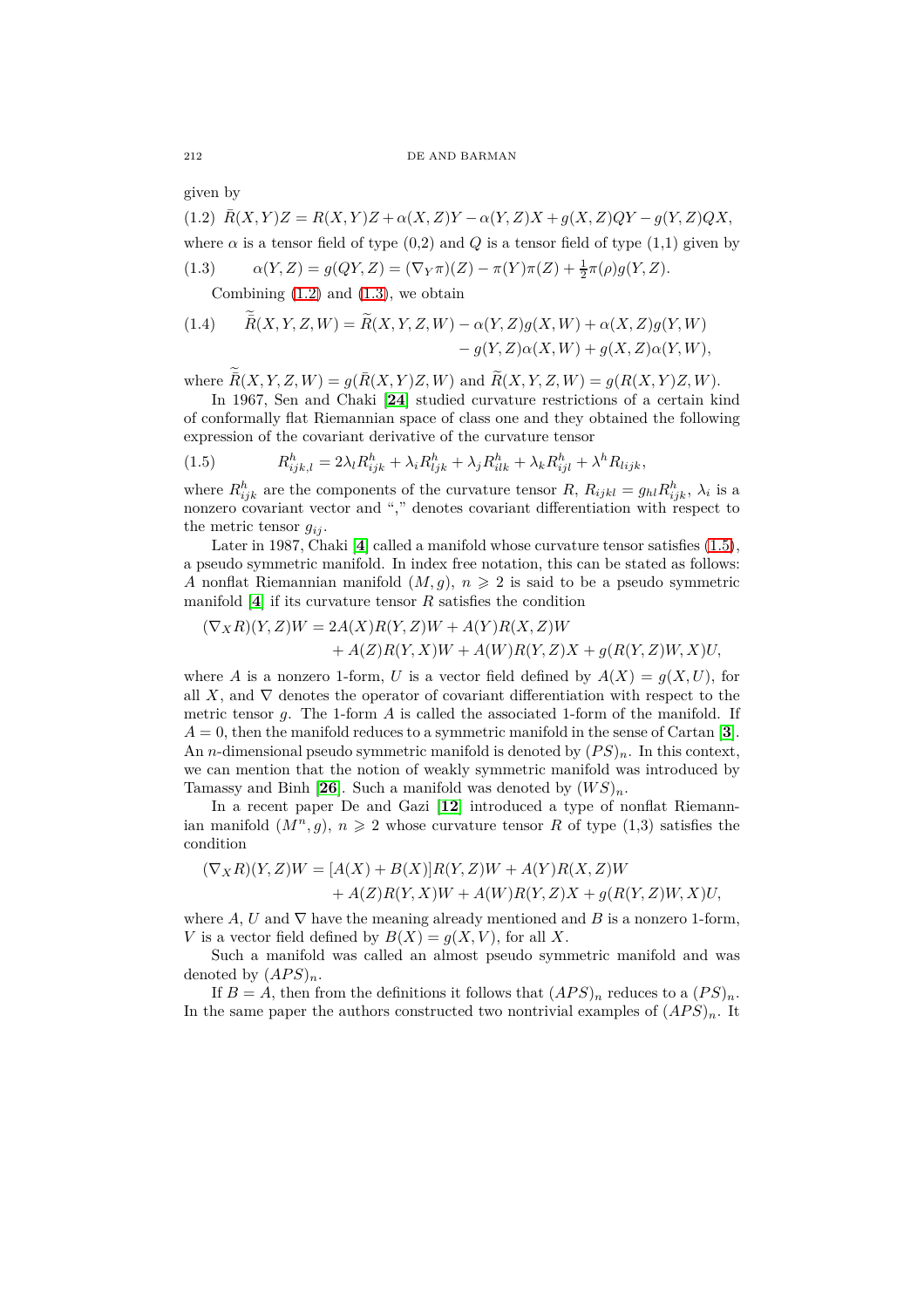may be mentioned that almost pseudo symmetric manifolds are not a particular case of weakly symmetric manifolds.

A Riemannian manifold of quasiconstant curvature was given by Chen and Yano [[6](#page-6-9)] as a conformally flat manifold with the curvature tensor  $\widetilde{R}$  of type  $(0, 4)$ which satisfies the condition

<span id="page-2-0"></span>(1.6) 
$$
\hat{R}(X, Y, Z, W) = p[g(Y, Z)g(X, W) - g(X, Z)g(Y, W)] \n+ q[g(X, W)T(Y)T(Z) - g(X, Z)T(Y)T(W) \n+ g(Y, Z)T(X)T(W) - g(Y, W)T(X)T(Z)],
$$

where *p* and *q* are scalar functions, *T* is a nonzero 1-form and  $\lambda$  is a unit vector field defined by  $q(X, \lambda) = T(X)$ .

It can be easily seen that if the curvature tensor  $\widetilde{R}$  has the form [\(1.6\)](#page-2-0), then the manifold is conformally flat. On the other hand, Vranceanu [**[27](#page-7-15)**] defined the notion of almost constant curvature by the same expression [\(1.6\)](#page-2-0). Later Mocanu [**[15](#page-7-16)**] pointed out that the manifold introduced by Chen and Yano [**[6](#page-6-9)**] and the manifold introduced by Vranceanu [**[27](#page-7-15)**] are the same. Hence a Riemannian manifold is said to be a quasiconstant curvature manifold if the curvature tensor  $\tilde{R}$  satisfies the relation [\(1.6\)](#page-2-0). If putting  $q = 0$  in (1.6), then the manifold reduces to a manifold of constant curvature.

Here we consider a Riemannian manifold endowed with a type of semisymmetric metric connection whose torsion tensor is almost pseudo symmetric.

After introduction in Section [2,](#page-2-1) we first obtain the expressions of the curvature tensor and the Ricci tensor of the semisymmetric metric connection. In this section we prove that if a Riemannian manifold admits a semisymmetric metric connection whose curvature tensor vanishes and the torsion tensor is almost pseudo symmetric with respect to the semisymmetric metric connection, the associated 1-form *A* of the manifold is equal to the associated 1-form  $\pi$  of the semisymmetric metric connection, then the manifold is of quasiconstant curvature with respect to the Levi-Civita connection and also determine the sectional curvature of the plane by two vectors. Finally, we investigate a Riemannian manifold admitting a semisymmetric metric connection whose torsion tensor is almost pseudo symmetric and the Ricci tensor is symmetric with respect to the semisymmetric metric connection.

# **2. Expression for the curvature tensor of the semisymmetric metric connection**

<span id="page-2-1"></span>DEFINITION 2.1. Let  $(M^n, g)$ ,  $(n > 3)$  be a Riemannian manifold admitting a semisymmetric metric connection whose torsion tensor is almost pseudo symmetric, that is,

<span id="page-2-2"></span>(2.1) 
$$
(\bar{\nabla}_X T)(Y, Z) = [A(X) + B(X)]T(Y, Z) + A(Y)T(X, Z) + A(Z)T(Y, X) + g(T(Y, Z), X)U,
$$

where *A* and *B* are defined earlier.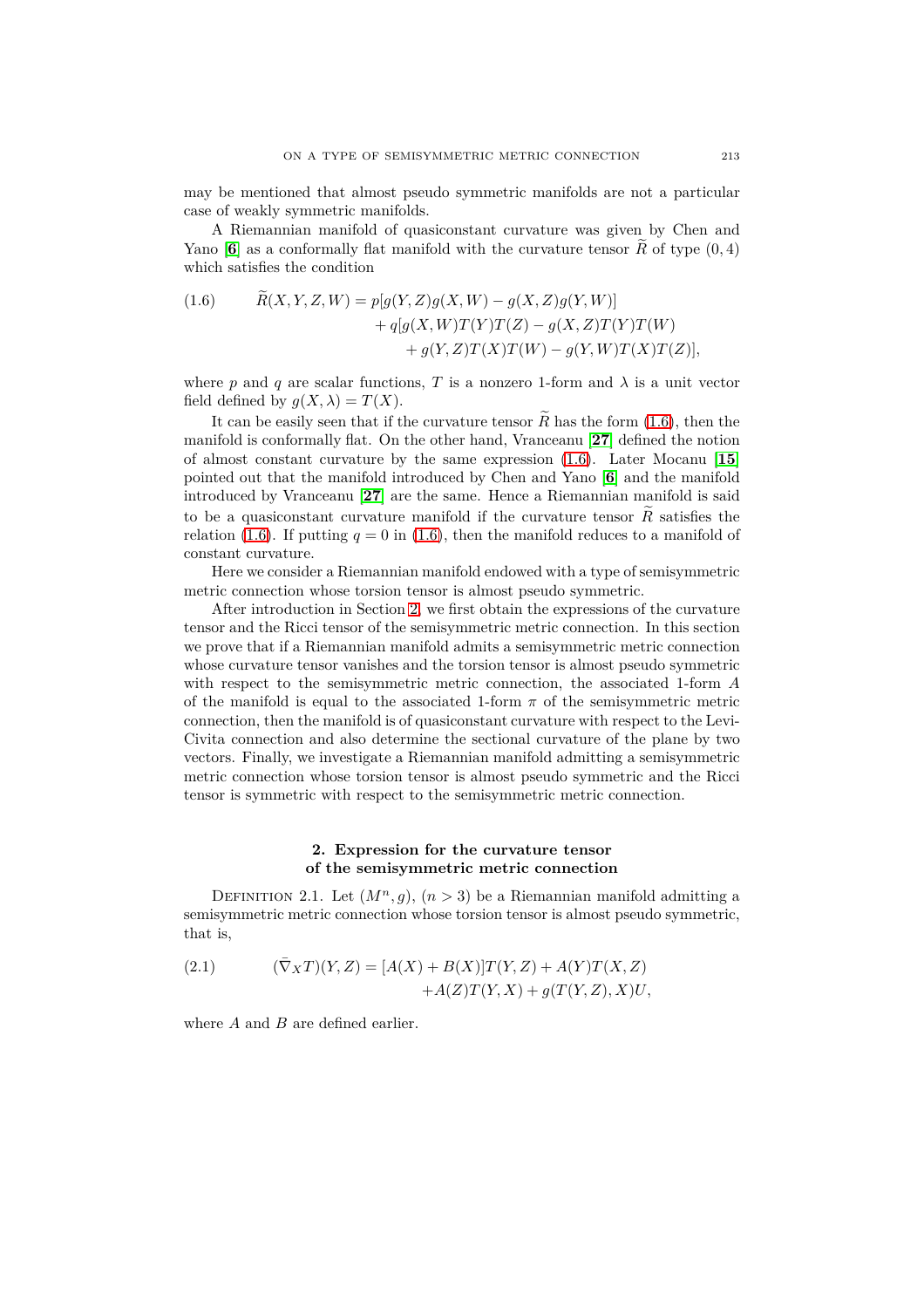Contrating *Y* in [\(2.1\)](#page-2-2), it follows that

<span id="page-3-1"></span>(2.2) 
$$
(n-1)(\bar{\nabla}_X \pi)Z = (n+1)A(X)\pi(Z) + (n-1)B(X)\pi(Z) + (n-2)A(Z)\pi(X) - \pi(U)g(X, Z).
$$

Combining  $(1.1)$  and  $(1.3)$ , we get

<span id="page-3-0"></span>(2.3) 
$$
(\bar{\nabla}_X \pi)Z = \alpha(X,Z) + \frac{1}{2}\pi(\rho)g(X,Z).
$$

Using  $(2.3)$  in  $(2.2)$  yields,

 $\sim$ 

<span id="page-3-2"></span>(2.4) 
$$
(n-1)\alpha(X,Z) = (n+1)A(X)\pi(Z) + (n-1)B(X)\pi(Z) + (n-2)A(Z)\pi(X) - \pi(J)g(X,Z),
$$

where  $J = \frac{1}{2}(n-1)\rho + U$ . From [\(1.4\)](#page-1-3), we have

<span id="page-3-3"></span>
$$
(n-1)\overline{R}(X,Y,Z,W) = (n-1)\widetilde{R}(X,Y,Z,W) - (n-1)\alpha(Y,Z)g(X,W) + (n-1)\alpha(X,Z)g(Y,W) - (n-1)g(Y,Z)\alpha(X,W) + (n-1)g(X,Z)\alpha(Y,W).
$$

Using  $(2.4)$  in  $(2.5)$ , we obtain

<span id="page-3-4"></span>
$$
(n-1)\overline{R}(X,Y,Z,W) = (n-1)\widetilde{R}(X,Y,Z,W) - (n+1)[A(Y)\pi(Z)g(X,W) -A(X)\pi(Z)g(Y,W) + A(X)\pi(W)g(Y,Z) -A(Y)\pi(W)g(X,Z)] - (n-1)[B(Y)\pi(Z)g(X,W) -B(X)\pi(Z)g(Y,W) + B(X)\pi(W)g(Y,Z) -B(Y)\pi(W)g(X,Z)] - (n-2)[A(Z)\pi(Y)g(X,W) -A(Z)\pi(X)g(Y,W) + A(W)\pi(X)g(Y,Z) -A(W)\pi(Y)g(X,Z)] + 2\pi(J)[g(X,W)g(Y,Z) -g(X,Z)g(Y,W)].
$$

Now we take that the associated 1-form *A* of the manifold is equal to the associated 1-form  $\pi$  of the semisymmetric metric connection. Then from [\(2.6\)](#page-3-4), it follows that

<span id="page-3-5"></span>
$$
(n-1)\overline{R}(X,Y,Z,W) = (n-1)\widetilde{R}(X,Y,Z,W) - (2n-1)[\pi(Y)\pi(Z)g(X,W) - \pi(X)\pi(Z)g(Y,W) + \pi(X)\pi(W)g(Y,Z) - \pi(Y)\pi(W)g(X,Z)] - (n-1)[B(Y)\pi(Z)g(X,W) - B(X)\pi(Z)g(Y,W) + B(X)\pi(W)g(Y,Z) - B(Y)\pi(W)g(X,Z)] + (n+1)\pi(\rho)[g(X,W)g(Y,Z) - g(X,Z)g(Y,W)].
$$

Putting  $X = W = e_i$  in [\(2.7\)](#page-3-5), where  $\{e_i\}$ ,  $1 \leq i \leq n$  is an orthonormal basis of the tangent space at any point of the manifold  $M^n$  and then summing over *i*, we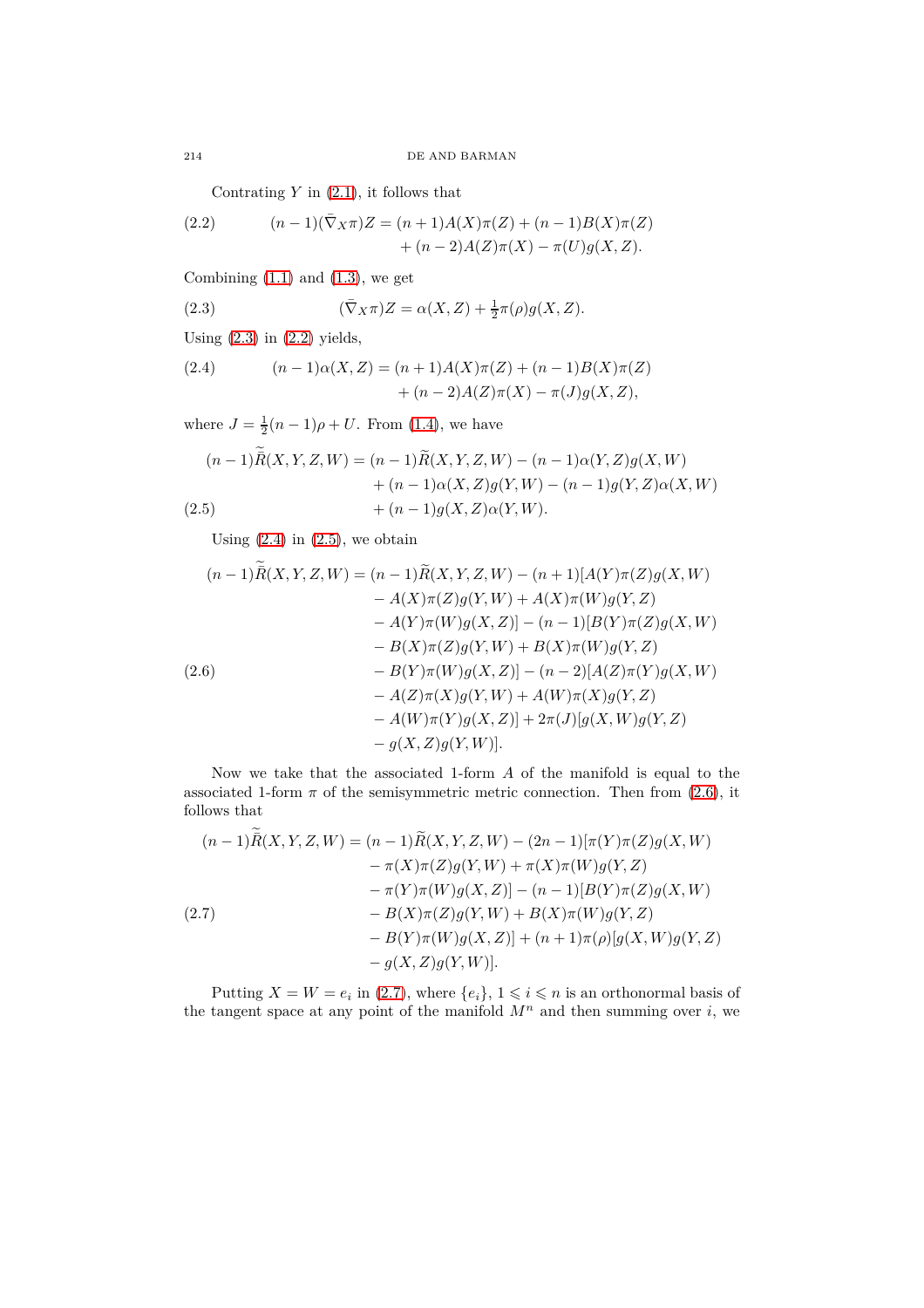obtain

<span id="page-4-0"></span>(2.8) 
$$
(n-1)\overline{S}(Y,Z) = (n-1)S(Y,Z) - (2n-1)(n-2)\pi(Y)\pi(Z) - (n-1)(n-2)B(Y)\pi(Z) - (n-1)\pi(V)g(Y,Z) + n(n-2)\pi(\rho)g(Y,Z),
$$

where  $\bar{S}$  and *S* are the Ricci tensors with respect to the semisymmetric metric connection and the Levi-Civita connection respectively.

Thus from the above discussions we can state the following:

<span id="page-4-4"></span>Proposition 2.1. *If a Riemannian manifold admits a semisymmetric metric connection whose torsion tensor is almost pseudo symmetric with respect to the semisymmetric metric connection and the associated* 1*-form A is equal to the*  $associated 1-form \pi of the semisymmetric metric connection \nabla, then$ 

- (i) the curvature tensor  $\bar{R}$  of  $\bar{\nabla}$  *is given by* [\(2.7\)](#page-3-5),
- (ii) *the Ricci tensor*  $\overline{S}$  *of*  $\overline{\nabla}$  *is given by* [\(2.8\)](#page-4-0)*,*
- (iii) the Ricci tensor  $\overline{S}$  with respect to the semisymmetric metric connection is *symmetric if and only if*  $B(X)\pi(Y) = B(Y)\pi(X)$ .

Next, we prove the following:

Theorem 2.1. *If a Riemannian manifold admits a semisymmetric metric connection whose curvature tensor vanishes and the torsion tensor is almost pseudo symmetric with respect to the semisymmetric metric connection and the associated* 1*-form A of the manifold is equal to the associated* 1*-form π of the semisymmetric metric connection, then the manifold is of quasiconstant curvature with respect to the Levi-Civita connection.*

PROOF. Suppose  $\bar{R} = 0$ , then the Ricci tensor with respect to the semisymmetric metric connection is also zero, that is,  $\overline{S} = 0$ . Using this in [\(2.8\)](#page-4-0), we get

(2.9) 
$$
B(X)\pi(Y) = B(Y)\pi(X).
$$

<span id="page-4-1"></span>Putting  $Y = \rho$  in [\(2.9\)](#page-4-1), it follows that  $B(X) = \frac{B(\rho)}{\pi(\rho)} \pi(X)$ , that is,

$$
(2.10) \t\t B(X) = f\pi(X),
$$

where  $f = \frac{B(\rho)}{\pi(\rho)}$  $\frac{B(\rho)}{\pi(\rho)}$ .

Then using  $(2.10)$  in  $(2.7)$ , we obtain

<span id="page-4-3"></span>(2.11) 
$$
\widetilde{R}(X, Y, Z, W) = a'[\pi(Y)\pi(Z)g(X, W) - \pi(X)\pi(Z)g(Y, W) + \pi(X)\pi(W)g(Y, Z) - \pi(Y)\pi(W)g(X, Z)] + b'[g(X, W)g(Y, Z) - g(X, Z)g(Y, W)],
$$

where

<span id="page-4-2"></span>
$$
a' = \frac{2n-1}{n+1} + f
$$
 and  $b' = -\frac{n+1}{n-1}\pi(\rho)$ ,

which implies that the manifold is of quasiconstant curvature.  $\Box$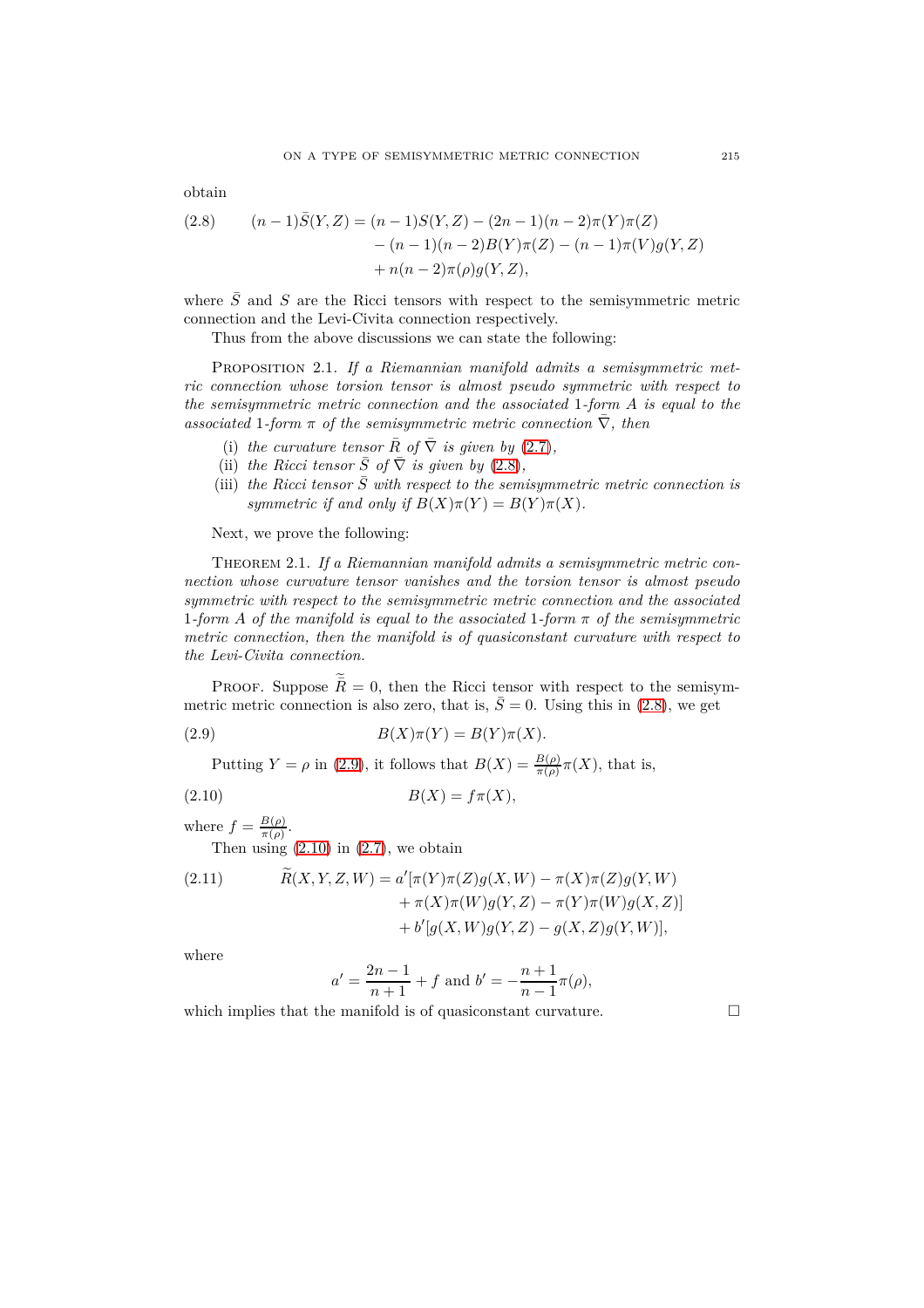If  $R = 0$  and  $A = B = 0$ , then from [\(2.6\)](#page-3-4) it follows that the manifold is a group manifold and the manifold is of constant curvature.

The above result has been proved by Yano in [**[28](#page-7-2)**].

Theorem 2.2. *If a Riemannian manifold admits a semisymmetric metric connection whose curvature tensor vanishes and the torsion tensor is almost pseudo symmetric with respect to the semisymmetric metric connection, the associated* 1 *form A is equal to the associated* 1*-form π of the semisymmetric metric connection, then the sectional curvature of the plane determined by two vectors*  $X, Y \in \rho^{\perp}$  *is*  $-\frac{n+1}{n-1}\pi(\rho)$ .

PROOF. Let  $\rho^{\perp}$  denoted the  $(n-1)$  dimensional distribution orthogonal to  $\rho$  in a Riemannian manifold admitting a semisymmetric metric connection whose curvature tensor vanishes and the torsion tensor is almost pseudo symmetric. Then for any  $X \in \rho^{\perp}$ ,  $g(X, \rho) = 0$  or,  $\pi(X) = 0$ . Now we shall determine the sectional curvature '*R* at the plane determine by the vectors  $X, Y \in \rho^{\perp}$ . Putting  $Z = Y$ ,  $W = X$  in [\(2.11\)](#page-4-3), we get

$$
\widetilde{R}(X,Y,Y,X) = b'[g(X,X)g(Y,Y) - g(X,Y)g(X,Y)].
$$

Then

$$
{}^{\prime}R(X,Y) = \frac{\widetilde{R}(X,Y,Y,X)}{g(X,X)g(Y,Y) - g(X,Y)^2} = -\frac{n+1}{n-1}\pi(\rho).
$$

## **3. Existence of a torseforming vector field of Riemannian manifolds admitting a semisymmetric metric connection**  $\overline{\nabla}$

DEFINITION 3.1. A vector field  $\rho$  is said to be a torseforming vector field [[23](#page-7-17)] if

$$
(\nabla_X \pi)Y = \alpha g(X, Y) + \beta \pi(X)\pi(Y),
$$

where  $\alpha$  and  $\beta$  are two scalars and  $\pi$  is a nonzero 1-form defined by  $q(X, \rho) = \pi(X)$ .

Theorem 3.1. *If a Riemannian manifold admits a semisymmetric metric connection whose torsion tensor is almost pseudo symmetric, the Ricci tensor of the semisymmetric metric connection is symmetric and the associated* 1*-form A of manifold is equal to the associated* 1*-form π of the semisymmetric metric connection, then*

- (i) *the* 1*-form π is closed,*
- (ii) *the vector field ρ is irrotational,*
- (iii) *the integral curves of the vector field ρ are geodesics provided ρ is a unit vector field and*
- (iv) *the associated vector field of the semisymmetric metric connection is a torseforming vector field.*

Proof. Suppose the associated 1-form *A* is equal to the associated 1-form *π* of the semisymmetric metric connection and the Ricci tensor of the semisymmetric metric connection is symmetric.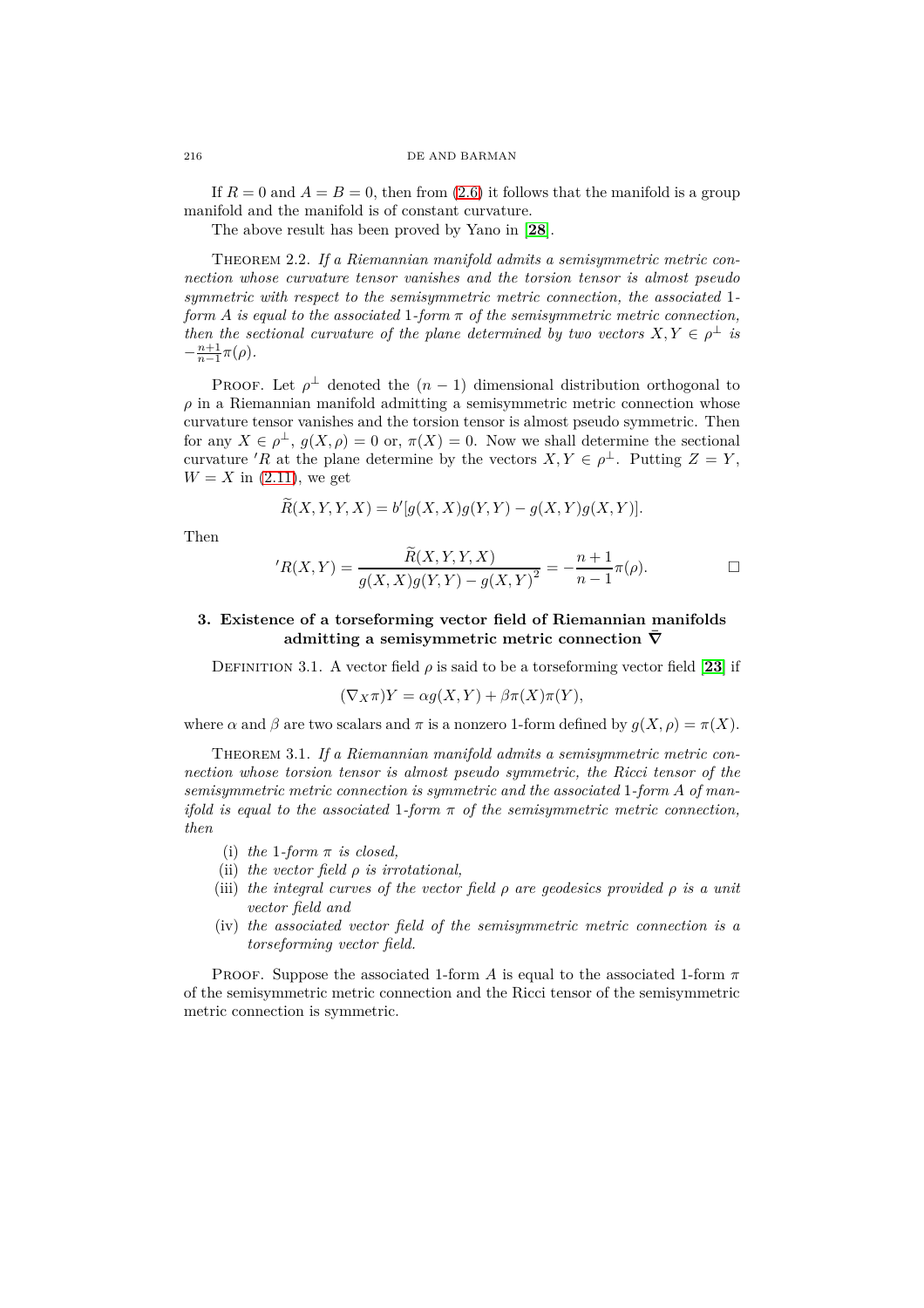Now putting  $A(X) = \pi(X)$  in [\(2.2\)](#page-3-1) and using Proposition [2.1](#page-4-4) and [\(2.10\)](#page-4-2), we have

(3.1) 
$$
(n-1)(\bar{\nabla}_X \pi)Z = [(2n-1) + f(n-1)]\pi(X)\pi(Z) - \pi(\rho)g(X, Z).
$$

<span id="page-6-11"></span><span id="page-6-10"></span>From [\(3.1\)](#page-6-10), it follows that

(3.2) 
$$
[(\bar{\nabla}_X \pi)Z - (\bar{\nabla}_Z \pi)X] = 0,
$$

that is,  $d\pi(X, Z) = 0$ , which implies that the 1-form  $\pi$  is closed.

From [\(3.2\)](#page-6-11), we obtain  $(\bar{\nabla}_X \pi)Z = (\bar{\nabla}_Z \pi)X$ . Since  $\pi(X) = q(X, \rho)$ , we get from this

(3.3) 
$$
g(X, \bar{\nabla}_Z \rho) = g(Z, \bar{\nabla}_X \rho),
$$

which implies that the vector field  $\rho$  is irrotational.

Next if we take  $\rho$  as a unit vector field, then from  $(3.3)$ , we have

<span id="page-6-12"></span>
$$
g(X, \bar{\nabla}_{\rho}\rho) = 0,
$$

that is,  $\bar{\nabla}_{\rho}\rho = 0$ , which implies that the integral curves of  $\rho$  are geodesics. Now using  $(1.1)$  in  $(3.1)$ , we get

$$
(\nabla_X \pi)Z = ag(X, Z) + b\pi(X)\pi(Z),
$$

where

$$
a = -\left[\frac{n}{n-1}\right] \pi(\rho)
$$
 and  $b = \frac{3n-2}{n-1} + f$ ,

or,  $\nabla_X \rho = aX + b\pi(X)\rho$ , which implies that vector field  $\rho$  is a torseforming vector  $\Box$ 

**Acknowledgement.** The authors are thankful to the referee for his valuable suggestions for the improvement of the paper.

#### **References**

- <span id="page-6-0"></span>1. K. Amur, S. S.Pujar, *On submanifolds of a Riemannian manifold admitting a metric semisymmetric connection*, Tensor, N.S. **32** (1978), 35–38.
- <span id="page-6-8"></span><span id="page-6-6"></span>2. T. Q. Binh, *On semi-symmetric connection*, Period. Math. Hungar. **21** (1990), 101–107.
- 3. E. Cartan, *Sur une classe remarquable d' espaces de Riemannian*, Bull. Soc. Math. France **54** (1926), 214–264.
- <span id="page-6-7"></span>4. M. C. Chaki, *On pseudo symmetric manifolds*, An. Ştiinţ. Univ. Al. I. Cuza Iaşi, Mat. **33** (1987), 53–58.
- <span id="page-6-1"></span>5. M. C. Chaki, A. Konar, *On a type of semi-symmetric connection on a Riemannian manifold*, J. Pure Math., Calcutta University, (1981), 77–80.
- <span id="page-6-9"></span>6. B. Y. Chen and K. Yano, *Hypersurfaces of a conformally flat spaces*, Tensor, N.S. **26** (1972), 318–322.
- <span id="page-6-3"></span>7. U. C. De, *On a type of semi-symmetric connection on a Riemannian manifold*, Indian J. Pure Appl. Math., **21** (1990), 334–338.
- <span id="page-6-2"></span>8. , *On a type of semi-symmetric metric connection on a Riemannian manifold*, An. Ştiinţ. Univ. Al. I. Cuza Iaşi, Mat. **38**(1) (1991), 105–108.
- <span id="page-6-4"></span>9. U. C. De, B. K. De, *On a type of semi-symmetric connection on a Riemannian manifold*, Ganita **47** (1996), 11–14.
- <span id="page-6-5"></span>10. Some properties of a semi-symmetric metric connection on a Riemannian manifold, Istanbul Üniv. Fen. Fak. Math. Der. **54** (1995), 111–117.